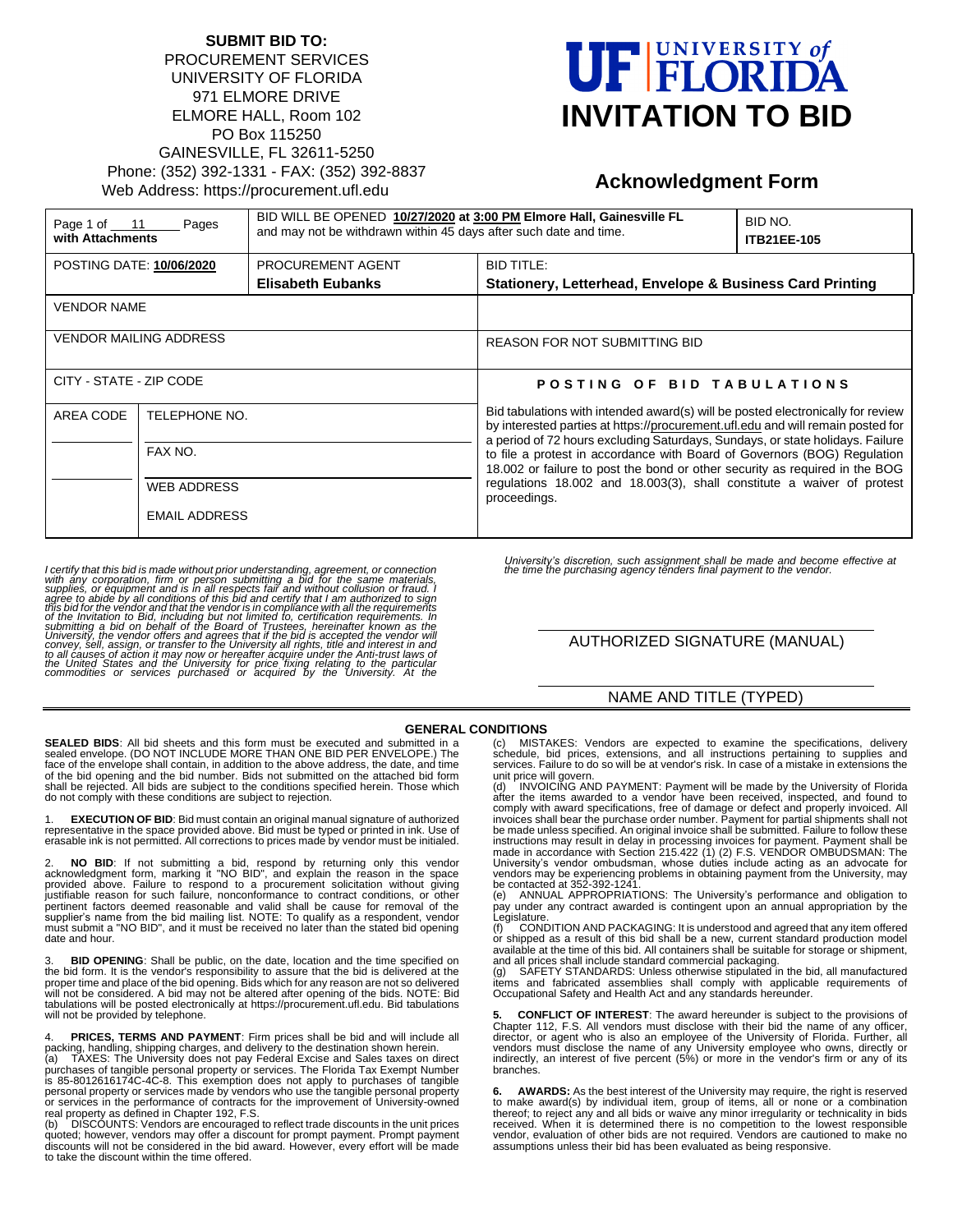**7. INTERPRETATIONS/DISPUTES**: Any questions concerning conditions or specifications shall be directed in writing to the Procurement Services. Inquiries must reference the date of bid opening and bid number. No interpretations shall be considered binding unless provided in writing by the University in response to requests in full compliance with this provision.

**8 NOTICE OF BID PROTEST BONDING REQUIREMENT**; Any person or entity who files an action protesting a decision or an intended decision pertaining to a competitive solicitation shall at the time of filing the formal protest, post with the University a bond payable to the University in an amount equal to: 10% of the estimated value of the<br>protestor's bid or proposal; 10% of the estimated expenditure during the contract term;<br>\$10,000.00; or whichever is less. The bond shall b all costs which may be adjudged against the person or entity filing the protest action. In lieu of a bond, the University may accept a cashier's check, bank official check or<br>money order in the amount of the bond. FAILURE OF THE PROTESTING PERSON<br>OR ENTITY TO FILE THE REQUIRED BOND, CASHIER'S CHECK, BANK OFFICIA

**9. GOVERNMENTAL RESTRICTIONS**: In the event any governmental restrictions may be imposed which would necessitate alteration of the material, quality, workmanship or performance of the items offered in this bid prior to their delivery, it<br>shall be the responsibility of the successful vendor to notify the purchaser at once,<br>indicating in writing the specific regulation wh reserves the right to accept any such alteration, including any price adjustments occasioned thereby, or to cancel the contract at no expense to the University.

**10. LEGAL REQUIREMENTS:** Applicable provision of all Federal, State, county and<br>local laws, and of all ordinances, rules and regulations shall govern development,<br>submittal and evaluation of all bids received in response and all claims and disputes which may arise between person(s) submitting a bid<br>response hereto and the University, by and through its officers, employees and<br>authorized representatives, or any other person, natural or othe knowledge by any vendor shall not constitute a cognizable defense against the legal effect thereof.

11. LOBBYING: Vendor is prohibited from using funds provided under any contract<br>or purchase order for the purpose of lobbying the Legislature or any official, officer,<br>commission, board, authority, council, committee, or d

**12. ADVERTISING**: In submitting a bid, the vendor agrees not to use the results<br>therefrom as a part of any commercial advertising. Vendor may not use the names,<br>logos, or trademarks of the University, its employees, or af written consent of the University.

**13. ASSIGNMENT**: Any contract or purchase order issued pursuant to this Invitation<br>to Bid and the monies which may become due hereunder are not assignable except<br>with the prior written approval of the purchaser.

**14. LIABILITY**: The vendor agrees to indemnify and save the University of Florida, the State of Florida and the Florida Board of Governors, their officers, agents, and<br>employees harmless from any and all judgments, orders, awards, costs and expenses,<br>including attomey's fees, and also all claims on accou between government agencies.

**15. FACILITIES**: The University reserves the right to inspect the vendor's facilities at any time with prior notice.

**16. ADDITIONAL QUANTITIES**: For a period not exceeding ninety (90) days from the date of acceptance of any offer by the University of Florida, the right is reserved to acquire additional quantities up to but not exceeding those shown on bid or the bid level<br>at the prices bid in this invitation. If additional quantities are not acceptable, the bid<br>sheets must be noted "BID IS FOR SPECIFIE

**17. SERVICE AND WARRANTY**: Unless otherwise specified, the vendor shall define<br>any warranty service and replacements that will be provided during and subsequent to<br>this contract. Vendors must explain on an attached sh service facilities are provided.

**18. SAMPLES:** Samples of items, when called for, must be furnished free of expense,<br>on or before bid opening time and date, and if not destroyed, may upon request, be<br>returned at the vendor's expense. Each individual samp name, manufacturer's brand name and number, bid number and item reference.<br>Request for return of samples shall be accompanied by instructions which include<br>shipping authorization and name of carrier and must be received wi instructions are not received within this time, the commodities shall be disposed of by the University.

**19. INSPECTION, ACCEPTANCE AND TITLE**: Inspection and acceptance will be at destination unless otherwise provided. Title and risk of loss or damage of all items shall be the responsibility of the contract supplier until accepted by the University, unless<br>loss or damage results from negligence by the University. The contract supplier shall<br>be responsible for filing, processing and collec

- (a) Record any evidence of visible damage on all copies of the delivering carrier's Bill
- of Lading. (b) Report damage (Visible or Concealed) to the carrier and contract supplier confirming such reports in writing within 15 days of delivery, requesting that the carrier inspect the damaged merchandise.
- (c) Retain the item and its shipping container, including inner packing material until inspection is performed by the carrier, and disposition given by the contract supplier.
- (d) Provide the contract supplier with a copy of the carrier's Bill of Lading and damage inspection report.

**20. PATENTS, COPYRIGHTS, TRADEMARKS, ROYALTIES** and other Intellectual Property: The vendor, without exception, shall indemnify and save harmless the University and its employees from liability of any nature or kind, including cost and expenses for or on account of any copyrighted, patented, covered by letters, patent or copyright, it is mutually agreed and understood without<br>exception that the bid prices shall include all royalties or costs arising from the use of<br>such design, device, or materials in any way

**21. CONFLICT BETWEEN DOCUMENTS**: If any terms and conditions contained within the documents that are a part of this ITB or resulting contract are in conflict with any other terms and conditions contained therein, then the various documents comprising this ITB or resulting contract, as applicable, shall govern in the following order of precedence: change order, purchase order, addenda, special conditions, general conditions, specifications, departmental description of work, and bid.

**22. MANUFACTURERS' NAMES AND APPROVED EQUIVALENTS**: Any manufacturer's names, trade names, brand names, information and/or catalog numbers listed in a specification are for information and not intended to limit competition. If bids are based on equivalent products, indicate on the bid form the manufacturer's name and number. Vendor shall submit with the bid, cuts, sketches, and descriptive literature, and/or complete specifications. Reference to literature submitted with a previous bid will not satisfy this provision. The vendor shall also explain in detail the reasons why the proposed equivalent will meet the specifications and not be considered an<br>exception thereto. The University of Florida reserves the right to determine acceptance<br>of item(s) as an approved equivalent. Bids which do not are subject to rejection. Bids lacking any written indication of intent to quote an alternate brand will be received and considered in complete compliance with the specifications as listed on the bid form.

**23. NONCONFORMANCE TO CONTRACT CONDITIONS**: Items may be tested and/or inspected for compliance with specifications by any appropriate testing facilities. Should the items fail, the University may require the vendor to reimburse the University<br>for costs incurred by the University in connection with the examination or testing. The<br>data derived from any tests for compliance wi result in vendor being found in default in which event any and all reprocurement costs<br>may be charged against the defaulting vendor. Any violation of these conditions may<br>also result in the vendor's name being removed from file.

**24. PUBLIC RECORDS**: Any material submitted in response to this Invitation to Bid<br>will become a public document pursuant to Section 119.07 F.S. This includes material<br>which the responding vendor might consider to be confi claim of confidentiality is waived upon submission, effective after opening pursuant to Section 119.07 F.S.

25. DELIVERY: Unless actual date of delivery is specified (or if specified delivery cannot be met), show number of days required to make delivery after receipt of purchase order in space provided. Delivery time may become

**26. PUBLIC PRINTING - PREFERENCE GIVEN PRINTING WITHIN THE STATE**: The University of Florida shall give preference to vendors located within the state when<br>awarding contracts to have materials printed, whenever such printing can be done at<br>no greater expense than, and at a level of qualit a vendor located outside of the state.

(a) CONTRACTS NOT TO BE SUBLET: In accordance with Class B Printing Laws<br>and Regulations "Printing shall be awarded only to printing firms. No contract shall be<br>awarded to any broker, agent, or independent contractor offer

by other firms or persons."<br>(b) DISQUALIFICATION OF VENDOR: Reasonable grounds for believing that a<br>vendor is involved in more than one bid for the same work will be cause for rejection of all bids in which such vendors are believed to be involved. Any or all bids will be rejected if there is reason to believe that collusion exists between vendors. Bids in which the

prices obviously are unbalanced will be subject to rejection.<br>(c) TRADE CUSTOMS: Current trade customs of the printing industry are<br>recognized unless accepted by Special Conditions or Specifications herein.<br>(d) COMMUNICA

up and delivered by the printer or his representative, unless otherwise specified. Upon request, materials will be forwarded either electronically or by registered mail.

(e) RETURN OF MATERIAL: All copy, photos, artwork, and other materials<br>supplied by the University of Florida must be handled carefully and returned in good<br>condition upon completion of the job. Such return is a condition payment will not be made until return is affected.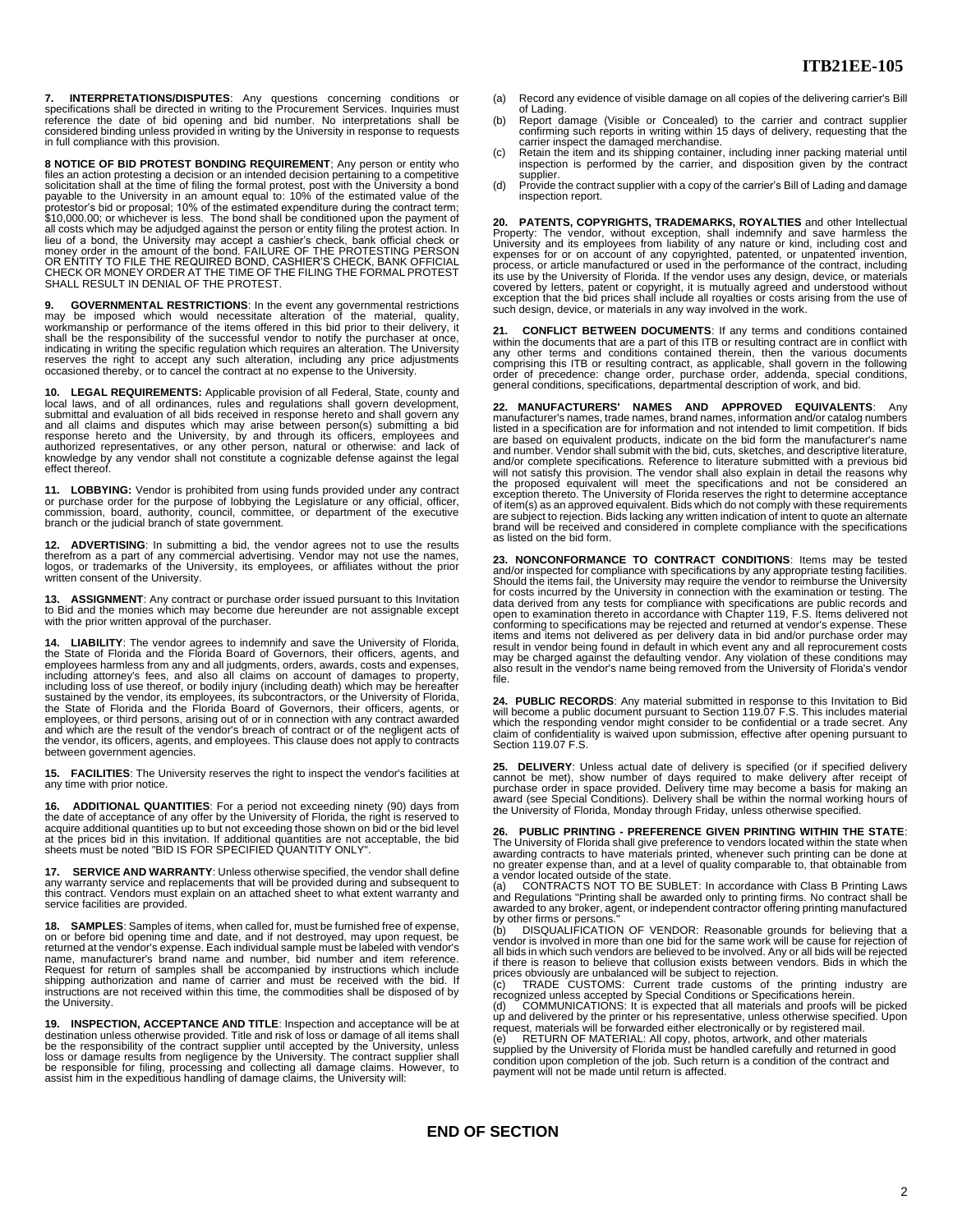## **Summary and Technical Specifications**

#### **Summary**

To establish an indefinite quantity, firm fixed price contract to be used as the primary source for UF Letterhead, envelopes and business cards, listed as part of this ITB. Commodities or services will be ordered from time to time in such quantities as may be needed to fill any requirements of the University of Florida.

To provide context as to the volume of the Universities needs, UF's total spend amount for the 2019-2020 fiscal year totaled \$1,113,851.11. UF is providing these expenditure details for informational purposes only. As it is impossible to determine the precise quantities that may be needed, the contractor is obligated to deliver any of the items or combination of items contracted for in accordance with the Specifications, General and Special Conditions of this bid.

#### **Specifications**

**IMPORTANT:** Please see<http://identity.ufl.edu/print/#stationery> for current logo and brand specifications on all commodities involved in this bid. PMS colors are 172 & 287.

- **YEARLY CONTRACTS** The effective period of contract resulting from this bid will commence on November 15, 2020, and continue for a term of (three) years through November 14, 2023, with the option to renew the contract for *3 (three)* additional 1 (one) year periods; under the same terms, if it should be deemed advisable and advantageous to do so. Renewal of this contract shall be contingent upon satisfactory performance evaluations by the University.
- Review the entirety of this bid document. Bid Response must include the signed Invitation to Bid (ITB) Commodity Acknowledgement Form (signature page), indicating acknowledgement and compliance with all terms therein, and the signed acknowledgement of any addenda issued regarding this ITB in addition to the Minimum Order Size Information Sheet (Attachment A) and the Price Sheet (Attachment B).
- Include with your Bid Response the spreadsheet (Attachment B) identifying pricing for each Lot at various volumes, papers, printing methods, and ink markup options. Return this completed spreadsheet in both digital format (flash drive or CD) and hard copy format. Unless otherwise specified, respond with pricing for House ink.
- Complete and include Attachment B in your Bid Response to provide a comparison of paper containing a minimum of 10, 30 and 100% postconsumer fiber by weight or Forest Stewardship Council (FSC) certified paper and your house paper as listed on Attachment B.
- Also include a final product sample for each Lot in which you seek consideration.
- All letterhead and envelope papers must be laser-compatible.

**BID OPENING** – Sealed bids will be opened will be held remotely via Zoom on **Tuesday, October 27, 2020, at 3:00PM (EST)**. A link to the Zoom meeting will be posted on the Schedule of Bids page of the Procurement website at [https://procurement.ufl.edu/vendors/schedule-of-bids/.](https://procurement.ufl.edu/vendors/schedule-of-bids/)

**Line Item pricing will not be reviewed at this time and bids will only be acknowledged.** The University of Florida reserves the right to reject any or all bids, and to waive irregularities in the bids and /or procedure.

**Questions & Inquiries:** Questions must be submitted on or before **Tuesday, October 13, 2020, by 5:00PM (EST)**. Questions submitted after this deadline will not be answered.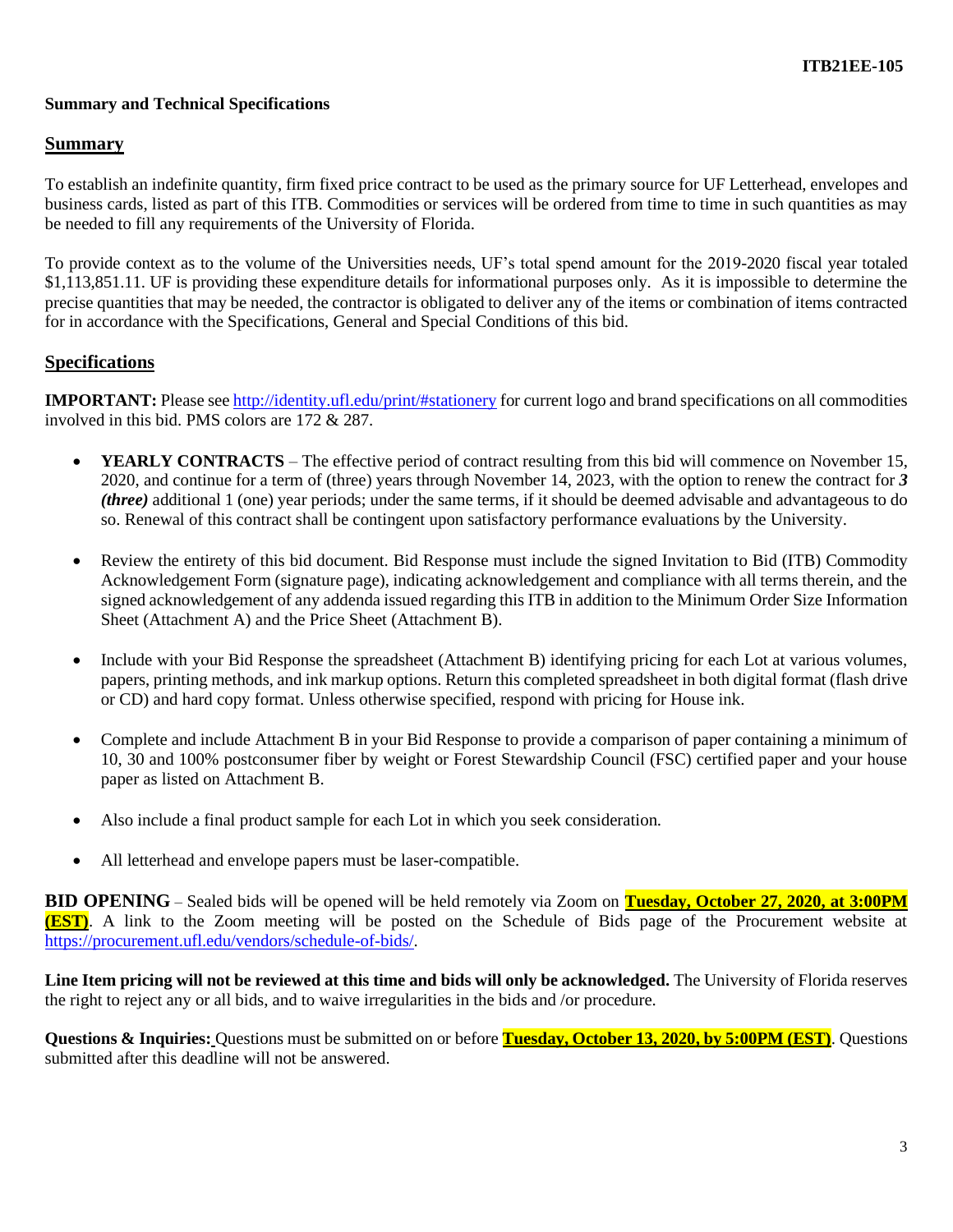## **Non-Technical Specifications**

**1. INVITATION TO BID FORM** – In order to be considered for the award, the bid must be submitted using the University of Florida's Invitation to Bid/Bidders Acknowledgment Form along with: one (1) complete original bid; one (1) copy; and one (1) complete original bid in digital format (flash drive or CD) in a sealed envelope.

In order to be considered for the award, Bids must include the following information on the outside of the envelope: *BID NUMBER (ITB21EE-105), DATE AND TIME OF BID OPENING, AND COMPANY NAME*.

Bid Response must be received on or before **3:00PM (EST) on Tuesday, October 27, 2020**, at the following address:

University of Florida Procurement Services Attn: Elisabeth Eubanks 971 Elmore Drive (Elmore Hall) Gainesville, FL 32611

**2. SCHEDULE OF EVENTS** – The table below provides a tentative schedule for completion of this ITB, which may change in accordance with the University's needs:

| <b>DATE</b> | TIME          | <b>EVENT</b>                                         |
|-------------|---------------|------------------------------------------------------|
| 10/06/2020  |               | Issuance of ITB                                      |
| 10/13//2020 | 5:00PM EST    | Technical Questions & Inquiries Due                  |
| 10/20/2020  | $5:00$ PM EST | Addendum Response to Questions & Technical Inquiries |
| 10/27/2020  | 3:00PM EST    | <b>ITB</b> Closes/Opening of Bids                    |
| 10/30/2020  |               | <b>Award Notification</b>                            |
| 11/15/2020  |               | <b>Estimated Commencement of Service</b>             |

**AWARD –** Award will be made to one or more vendors on an "Item-By-Item" basis. Each lot and/or item will be looked at independently of other lots and/or items to determine which vendor will be awarded or if the award will be made at all.

- **3. PRICE ESCALATION** For the first term of the contract, prices shall be fixed. Requests for increases must be submitted in writing to [procurement@ufl.edu,](mailto:procurement@ufl.edu) 30 days prior to the end of the current term, for review by UF Procurement Services. The appropriateness of increase requests must be supported by documentation of increases in key cost drivers supplied and analysis of changes in the Producer Price Index (PPI) for support activities for printing prepress services [PCU3231203231207]. Changes will be assessed for the 12 months prior to the request. Annual price increases will be limited to a maximum of four percent (4%) per year.
- **4. SUPPLY REQUIREMENTS** The contractor shall be able to deliver all items which may be requested during the contract term in accordance with the terms and conditions of this bid. In the event the contractor cannot supply any item for any reason, it will be the contractor's responsibility to temporarily supply another item of equivalent quality at contract prices as an emergency measure, subject to prior approval of University Procurement Services. Determination of equivalency of the item shall be the responsibility of University Procurement Services, whose decision shall be final.
	- a. **Delivery Requirement –** Delivery will be made within 3-5 business days or faster if possible, to the "Ship To" address specified on each order.
		- i. If requested, sufficient time will be allowed the contractor to acquire adequate stock after award is made; such time may not exceed 30 days from the notice of award.
		- ii. F.O.B. POINT **–** The F.O.B. Point shall be destination. Exact delivery point will be indicated on the order.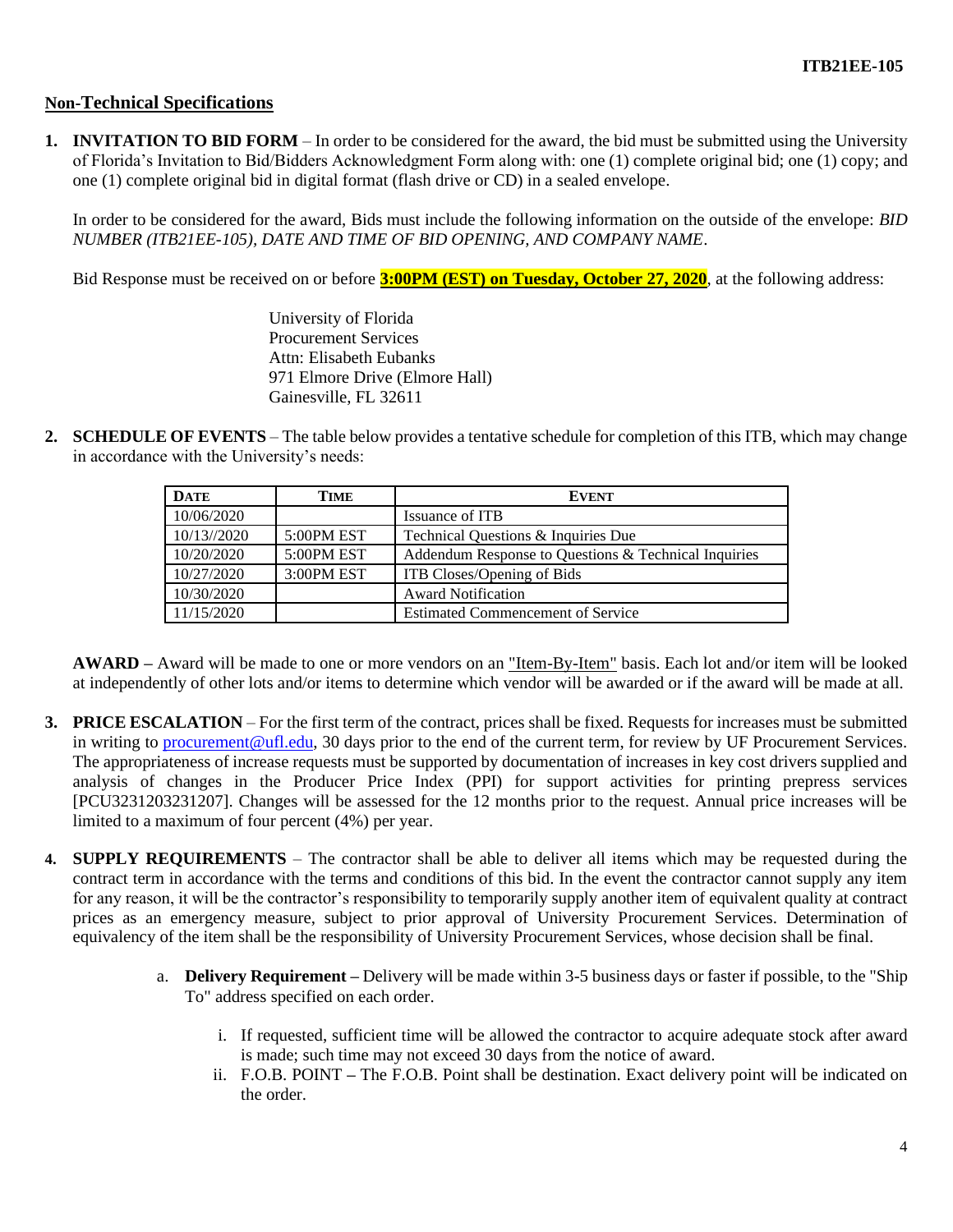- iii. DELIVERY COSTS **–** All costs for delivery, storage, freight, and packing are to be prepaid by the contractor, FOB, University of Florida or ship-to address as listed on the purchase order.
- b. **Urgent Requirements –** In the case of a bona fide emergency and the contractor cannot meet the delivery requirement, the University reserves the right to order from any vendor that can meet such delivery requirement. This provision will not be used to circumvent the intent of the contract.
- **5. INQUIRIES –** The University will not give verbal answers to inquiries regarding the specifications or verbal instructions prior to or after the award of the bid. A verbal statement regarding same by any person shall be non-binding. The University is not liable for any increased costs resulting from the Bidder accepting verbal direction. All changes, if necessary, shall be made by written addendum to the bid.

Any explanation desired by Vendors must be requested of the University of Florida Procurement Services in writing. If an explanation is necessary, a reply shall be made in the form of an addendum, a copy of which will be forwarded to each Vendor who has received a set of the bid documents from the University. Vendors obtaining bid documents from any other source must notify the University of their name, address, telephone, and facsimile numbers in order to receive any addenda. Direct all inquiries to Elisabeth Eubanks via e-mail at [eeubanks@ufl.edu.](mailto:eeubanks@ufl.edu) The bid number, ITB21EE-105, must be in the subject line of all e-mail communications.

Questions must be submitted on or before **Tuesday, October 13, 2020, by 5:00PM (EST)**. Questions submitted after this deadline will not be answered.

- **6. AVAILABILITY OF FUNDS –** The State of Florida's and the University's performance and obligation to pay under this contract is contingent upon an annual appropriation by the Legislature of the State of Florida.
- **7. RIGHT TO TERMINATE** In the event that any of the provisions of a contract resulting from the bid award are violated by the successful bidder, the University may serve written notice upon such bidder of its intention to terminate the contract. Such notice is to state the reason(s) for such intention to terminate the contract, and unless within ten (10) days after serving such notice upon the bidder, such violation shall cease and satisfactory arrangements for correction are made, the contract shall, upon expiration of said ten (10) days, cease and terminate, but the liability of such bidder and his surety for any and all such violations(s) shall not be affected by any such termination.

The University reserves the right to terminate the Agreement in whole or part at any time when in the best interests of the University without penalty or cause. Upon receipt of the written notice, the Successful Vendor shall immediately stop all work as directed in the notice, notify all subcontractors of the effective date of the termination and minimize all further costs to the University. In the event of termination under this provision, all documents, data and reports prepared by the Successful Vendor under the Agreement shall become the property of and delivered to the University. The Successful Vendor shall be entitled to receive just and equitable compensation for work in progress, work completed and materials accepted before the effective date of termination. Such compensation shall be the Successful Vendor's sole remedy against the University in the event of termination under this provision

- **8. E-COMMERCE –** It is the desire of University to streamline the ordering process and realize the benefits that eProcurement technology has to offer. University realizes benefits also accrue to Vendor. At its discretion, University may require Vendor to make available an on-line electronic catalog and ordering system capable of transmitting and receiving order information or catalog content information.
	- 1) UNIVERSITY HOSTED CATALOG: Vendor may be required to provide catalog item detail and pricing to University in a MS Excel workbook. University will provide the instructions, a sample worksheet, codes, and a preformatted worksheet. Vendor must complete the worksheet and return it to University for approval and posting.
	- 2) INTERNET ON-LINE CATALOG: Vendor may be required to provide an electronic catalog accessible through "punchout" technology from University's ERP or eProcurement system or through the Internet to the University's private catalog accessed by a password. This ordering system shall provide real time access to University contract items with prices and availability and order entry via the Internet or a similar communication service.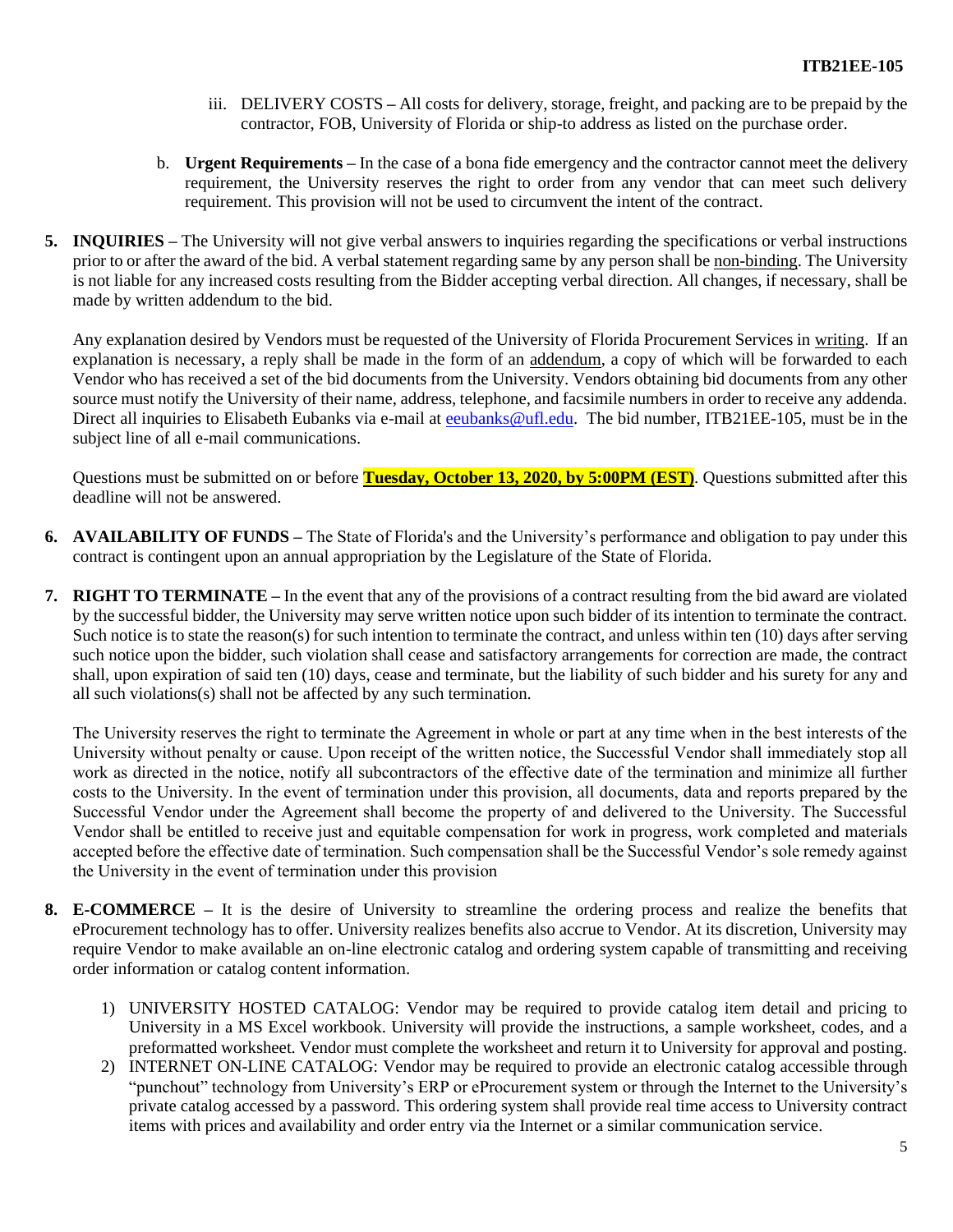- 3) THIRD-PARTY HOSTED CATALOG: Vendor may be required to provide catalog content information including contract pricing to a third-party provider selected by University for the purpose of hosting a private marketplace for University as part of a University-wide eProcurement solution. Order information will be sent electronically from University's Enterprise Resource Planning (ERP) application or eProcurement system or third-party provider. Vendor, at their cost, will provide third-party provider content information in required format.
- 4) The successful vendor agrees to furnish quarterly to the University a summary of total sales made under this contract
- **9. PERFORMANCE INVESTIGATIONS –** As part of the proposal evaluation process, the University may make inquires and investigations, including verbal or written references from vendor's customers, to determine the ability of the vendor to offer service.
- **10. VENDOR'S EXPENSE**  All proposals submitted in response to the ITB must be submitted at the sole expense of the Vendor, whether or not any agreement is signed as a result of this ITB. Proposers will pay all costs associated with the preparation of proposals and necessary visits to campus and other required site visits.
- **11. USE OF TERMS –** The terms University of Florida, UF, University, Procurement and Procurement Services are used synonymously in this Invitation to Bid (ITB) unless otherwise indicated. The terms vendor, bidder, proposer and contractor are used synonymously in this ITB unless otherwise indicated.
- **12. ITB INTERPRETATION –** Interpretation of the wording of this document will be the responsibility of the University and that interpretation will be final and binding.
- **13. ERRORS**  The University is not liable for any errors or misinterpretations made by the proposer in responding to this ITB.
- **14. OPEN COMPETITION –** The University encourages free and open competition among vendors. Whenever possible, specifications and proposal terms and conditions are designed to accomplish the objective, consistent with the necessity to satisfy the University's needs and the accomplishment of a sound economical operation. The vendor's signature on the proposal guarantees that the prices quoted have been established without collusion with other vendors and without effort to preclude the University from obtaining the lowest possible competitive price. The vendor certifies that its officers or employees have not bribed or attempted to bribe or influence in any way on officer, employee or agent of the University.
- **15. CONFIDENTIALITY**  From the date of issuance of this ITB, until a proposal is made, the vendor must not make available or discuss his or her proposal, or any part thereof, with any employee or agent of the University, unless permitted by the University Procurement Services, in writing, for purposes of clarification only.
- **16. EQUAL OPPORTUNITY STATEMENT –** The State Universities have established equal opportunity practices which conform to both the spirit and the letter of all laws against discrimination and prohibits discrimination based on race, creed, color, sex, age, national origin, marital status or religion. To be considered for inclusion as a supplier under this agreement, the proposer commits to the following:
	- 1) The provisions of Executive Order 11246, September 24, 1966, and the rules, regulations and relevant orders of the Secretary of Labor are applicable to each order placed against this agreement regardless of value.
	- 2) If the proposer expects to receive \$10,000 in orders during the first 12 months of this agreement, a complete certificate of non-segregated facilities shall be attached to the proposal response.
	- 3) If the proposer expects to receive \$50,000 in orders during the first 12 months of this agreement and employs more than 50 people, standard form 100 (EEOO-1) must be filed prior to March 1 of each year.
	- 4) If the proposer expects to receive \$50,000 in orders during the first 12 months and employs more than 50 people, a written program for affirmative action compliance must be maintained by the proposer, subject to review upon request by the user agencies of this agreement.

If you have already complied with the above, please indicate \_\_\_\_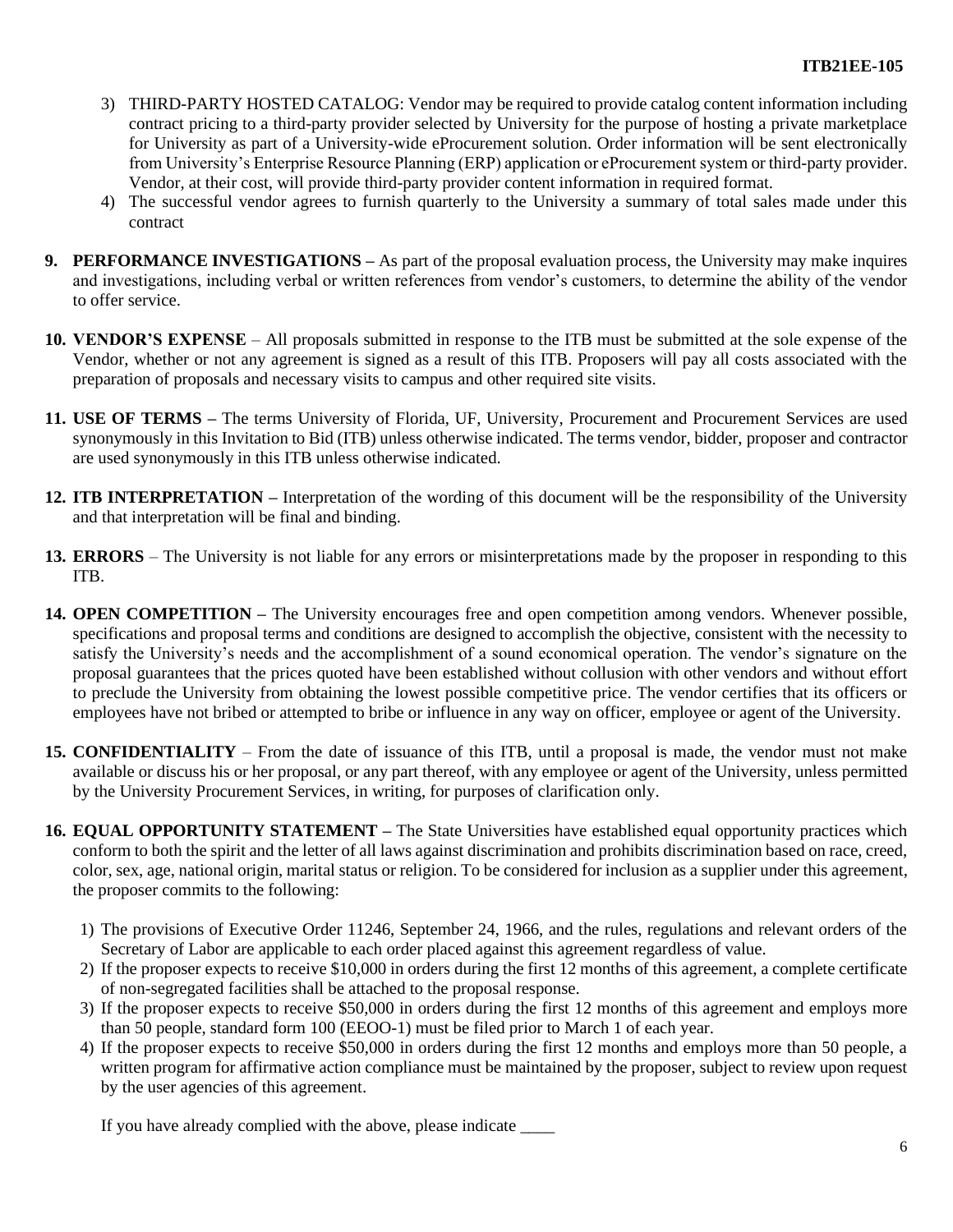- **17. PUBLIC ENTITY CRIME –** A person or affiliate who has been placed on the convicted vendor list by the Department of Management Services, State of Florida, may not submit a proposal on a contract to provide any goods or services, including construction, repairs, or leases and may not be awarded or perform work as a contractor, supplier, subcontractor, or consultant for the University of Florida for a period of 36 months from the date of being placed on the convicted vendor list, a "person" or "affiliate" includes any natural person or any entity, including predecessor or successor entities or any entity under the control of any natural person who is active in its management and who has been convicted of a public entity crime (Rule 6C1-3.020 FAC).
- **18. FEDERAL DEBARRMENT –** By signing this bid/proposal, the offeror certifies, to the best of its knowledge or belief, that the offeror and its principals are not presently debarred, suspended, proposed for debarment, or declared ineligible for the award of contracts by any Federal agency; or have not within a three-year period preceding this offer, been convicted of or had a civil judgment rendered against them in connection with a public contract or subcontract; or are not criminally or civilly charged by a governmental entity with commission of offenses; or has not within a three year period preceding this offer had a contract terminated for default by any Federal agency. (Federal Acquisition Regulation 52.209-5).
- **19. DISCRIMINATION** An entity or affiliate who has been placed on the discriminatory vendor list may not submit a bid on a contract to provide goods or services to a public entity, may not submit a bid on a contract with a public entity for the construction or repair of a public building or public work, may not submit bids on leases of real property to a public entity, may not award or perform work as a contractor, supplier, subcontractor or consultant under contract with any public entity, and may not transact business with any public entity.
- **20. SMALL BUSINESS PROGRAM –** University is an equal opportunity institution and, as such, encourages the use of small businesses, including women and minority-owned small businesses in the provision of goods and services. Small businesses should have a fair and equal opportunity to compete for dollars spent by the University. Competition ensures that prices are competitive and a broad vendor base is available. Vendor shall use good faith efforts to ensure opportunities are available to small businesses, including women and minority-owned businesses. For questions about the University's Director of Small Business and Vendor Diversity, 352-392-0380.
- **21. AMERICANS WITH DISABILITY ACT –** If special accommodations are needed in order to attend a pre-proposal meeting or a proposal opening, contact Elisabeth Eubanks at eeubanks@ufl.edu, three business days prior to either Pre-Proposal meeting or Proposal opening.
- **22. OTHER PURCHASERS –** With the consent and agreement of the successful bidder(s) purchases may be made under this ITB by other state universities, community colleges, district school boards, other educational institutions, and other governmental agencies. Such purchases shall be governed by the same terms and conditions stated in the proposal solicitation as provided in Rule 6C1-3.020 (5)(f) 3 Fla. Admin. Code.
- **23. CONTRACTOR SHALL IMPLEMENT –** a drug-free workplace program in accordance with the requirements of Section 440.102, Florida Statutes.